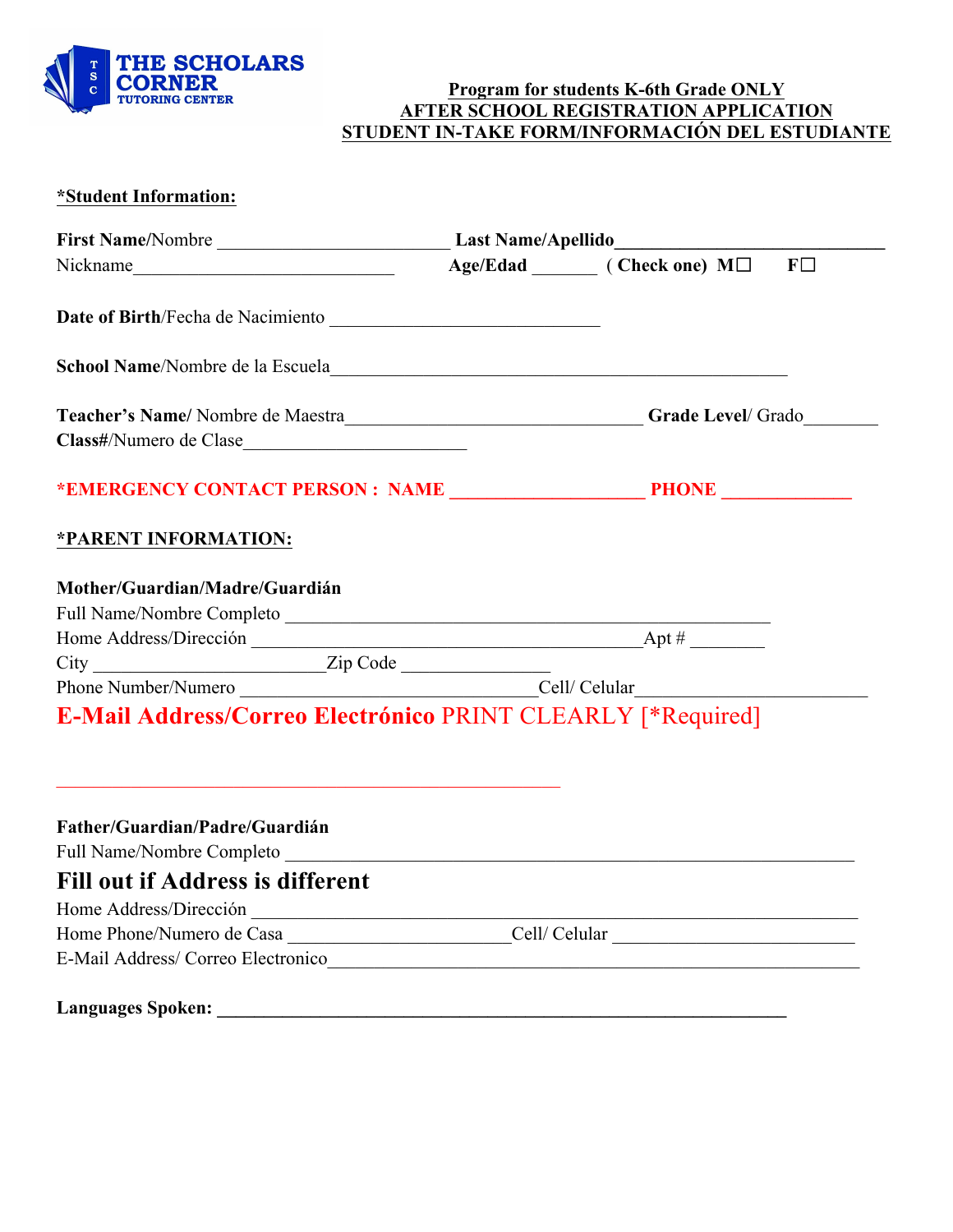

### **CONSENT FOR EMERGENCY MEDICAL TREATMENT CONSENTIMIENTO PARA TRATAMIENTO MEDICO DE EMERGENCIA**

I hereby give my consent/authority The Scholars Corner, LLC to obtain the necessary emergency medical treatment for my child with the understanding that the family will be notified as soon as possible and that all medical costs relating to medical emergency will be my full responsibility.

Yo doy mi consentimiento /autoridad a The Scholars Corner, LLC para obtener el tratamiento médico de emergencia necesario para mi hijo/a con el entendimiento de que la familia se le notificará tan pronto como sea posible y que todos los gastos médicos relacionados con la emergencia médica serán mi responsabilidad completa.

**Relationship/Relación: \_\_\_\_\_\_\_\_\_\_\_\_\_\_\_\_\_\_ Signature/Firma: \_\_\_\_\_\_\_\_\_\_\_\_\_\_\_\_\_\_\_\_Date/Fecha: \_\_\_\_\_\_\_\_ Medical History/Historial Medico**

**IMPORTANT: Please notify staff if Child was/is exposed to any communicable disease at anytime three weeks before program attendance.** 

**IMPORTANTE: Por favor notifique al personal si su hijo/a fue/es expuesto a cualquier enfermedad communicable durante cualquier tiempo tres semanas antes de asistir a este programa.**

**○ YES/SI ○ NO If YES, please give type of exposure/ Si su respuesta es SI, por favor escribir que tipo exposicion**:

Yes/Si No

□ □ Food allergies/Alergias a Comida:

- ☐ ☐ Operations or Serious Injuries (Dates)/Operaciones o Lesiones Graves: \_\_\_\_\_\_\_\_\_\_\_\_\_\_\_\_\_\_\_\_\_\_
- ☐ ☐ Behavior issues/Problemas de Comportamiento:\_\_\_\_\_\_\_\_\_\_\_\_\_\_\_\_\_\_\_\_\_\_\_ \_\_\_\_\_\_\_\_\_\_\_\_\_\_\_\_\_\_

PLEASE LIST/POR FAVOR ESCRIBA:

Medication taken/Medicamentos que el estudiante este tomando:

Appliance worn (Glasses, Hearing Aid, etc.)/Aparatos que use (lentes,Audifono,ect.):

#### **AUTHORIZED PICK UP BY :**

Names of two other responsible adults who are authorized to pick-up child from the The Scholars Corner, LLC and can be contacted if a parent/guardian cannot be reached.

Nombre de dos adultos responsables que están autorizado para recoger el hijo/a de The Scholars Corner, LLC y que puedan ser contactados si un padre/guardián no puede ser localizado.

1. Name/Nombre Relationship to the Child/Relación al Hijo/a

Tel #: (\_\_\_\_\_\_\_\_) \_\_\_\_\_\_\_\_\_\_\_\_\_\_\_\_\_\_\_\_\_\_\_\_\_\_\_\_\_\_\_\_\_\_\_\_\_\_\_\_\_\_

2. Name /Nombre Relationship to the Child/Relación al Hijo/a

Tel.  $\#: ($ 

Our main priority is to keep your child safe, the authorized adult(s) will need to show ID on time of pick-up. Nuestra prioridad principal es mantener a su hijo/a seguro/a, el/los adulto/s autorizado/s necesitara/n ensenar ID a la hora de recoger al estudiante.

I certify that all information in the Student In-Take Form is correct and updated to the best of my knowledge. I understand that if I conceal any information that pertains to the health and or behavior of my child, which may put my child(ren), and or other children and staff at risk will result in the expulsion of my child from the program and possible further actions.

**I** agree to update the emergency contact/parental consent form information whenever changes occur or every 6 months at a minimum.

| <b>PARENT FULL</b> |            |         |  |
|--------------------|------------|---------|--|
| <b>NAME</b>        | SIGNATURE. | 7 A T F |  |